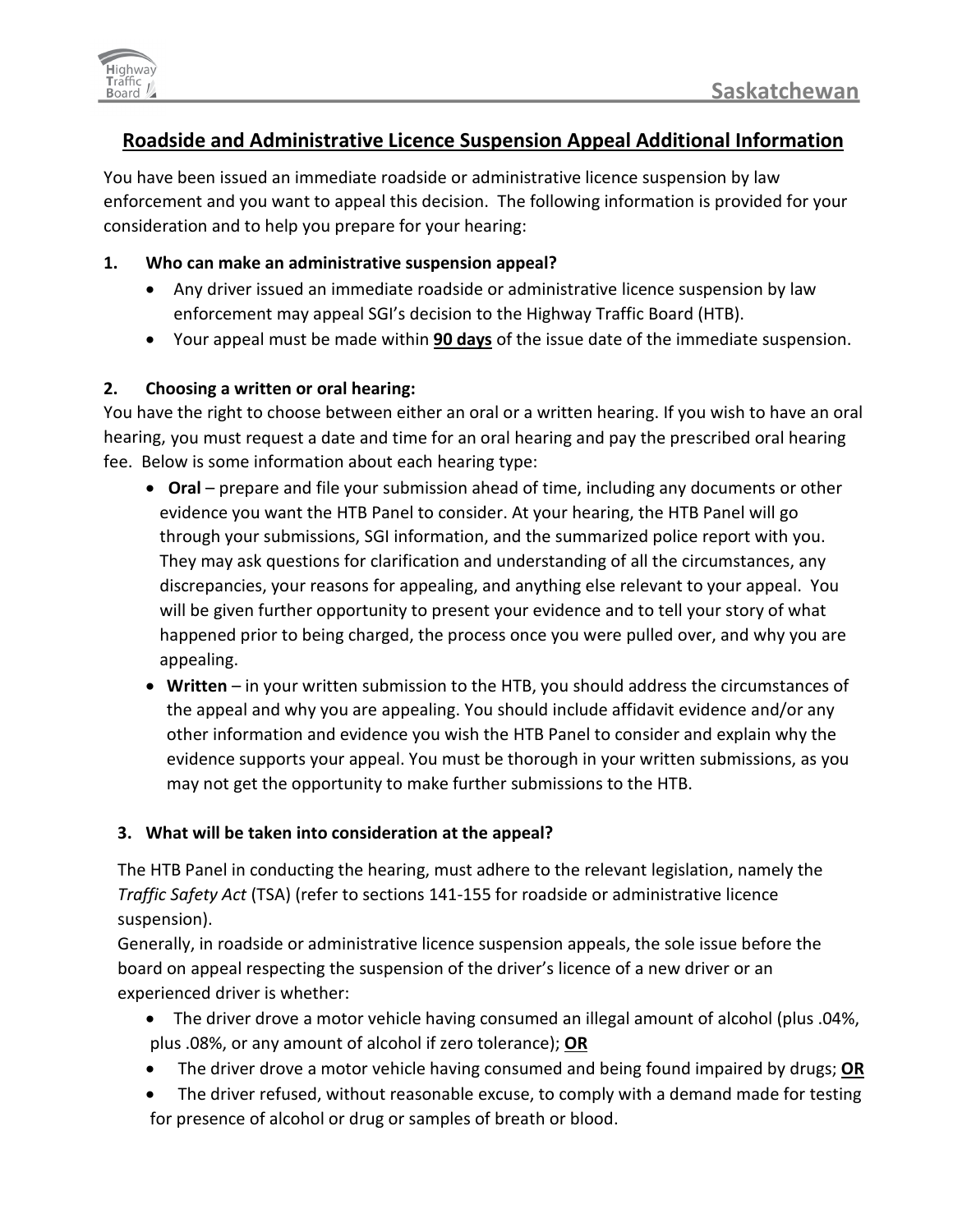

**NOTE:** The definition of "driving", according to TSA 137(b) includes operating or having the care or control of a motor vehicle, whether it is in motion or not.

**For a complete review of the law regarding roadside or administrative licence suspension review the relevant sections of the TSA.**

**Take some time to consider the above. Next address your personal circumstances either by preparing for your oral hearing or for your written submission. The following questions may help you in your preparations.**

### **4. In preparation for your hearing**

Whether you're preparing for an oral hearing, or preparing a written statement, answering the following questions may be helpful for the HTB Panel:

**a.** Were you driving and pulled over by the police? Where? When? Why? Explain.

**b.** Were you parked, in the ditch, or not moving when the police arrived? Where? When? Why? Explain.

**c.** Did the police use a roadside device to determine a warning or failure? Was this a roadside device to determine alcohol levels or for drugs? What is your understanding of the results? Are there any specifics surrounding this procedure you would like to address?

**d.** Did the police perform a standard sobriety test? What is your understanding of the results? Explain.

**e.** Did you attend with the police to a location where a breathalyzer or intoxilizer was used to get a reading such as .08, .10, .16, etc.? What is your understanding of the results? Are there any specifics surrounding this procedure you would like to address?

**f.** If you were charged with a refusal, explain the circumstances around the refusal. Answer the question, why was this a refusal? Are there any specifics surrounding this procedure you would like to address?

**g.** If this suspension was due to a low blood alcohol (.04-.08), explain the circumstances surrounding your drinking, include times, where you were drinking, amount, and any other details you think the HTB Panel should be aware of.

**h.** If this was due to a high blood alcohol (.08 plus), explain the circumstances surrounding your drinking, include times, where you were drinking, amount, and any other details you think the HTB Panel should be aware of.

**i.** If this was due to drugs, explain the circumstances surrounding the stop (Why? When? Where?), any tests administered, and any circumstances surrounding the stop by the police.

**j.** Explain why you are appealing and the specific details that support the reason you are appealing.

Whether your appeal is written or oral, it is to your advantage to be well prepared. It is also to your advantage to provide the HTB with your information ahead of the hearing, so they are properly prepared.